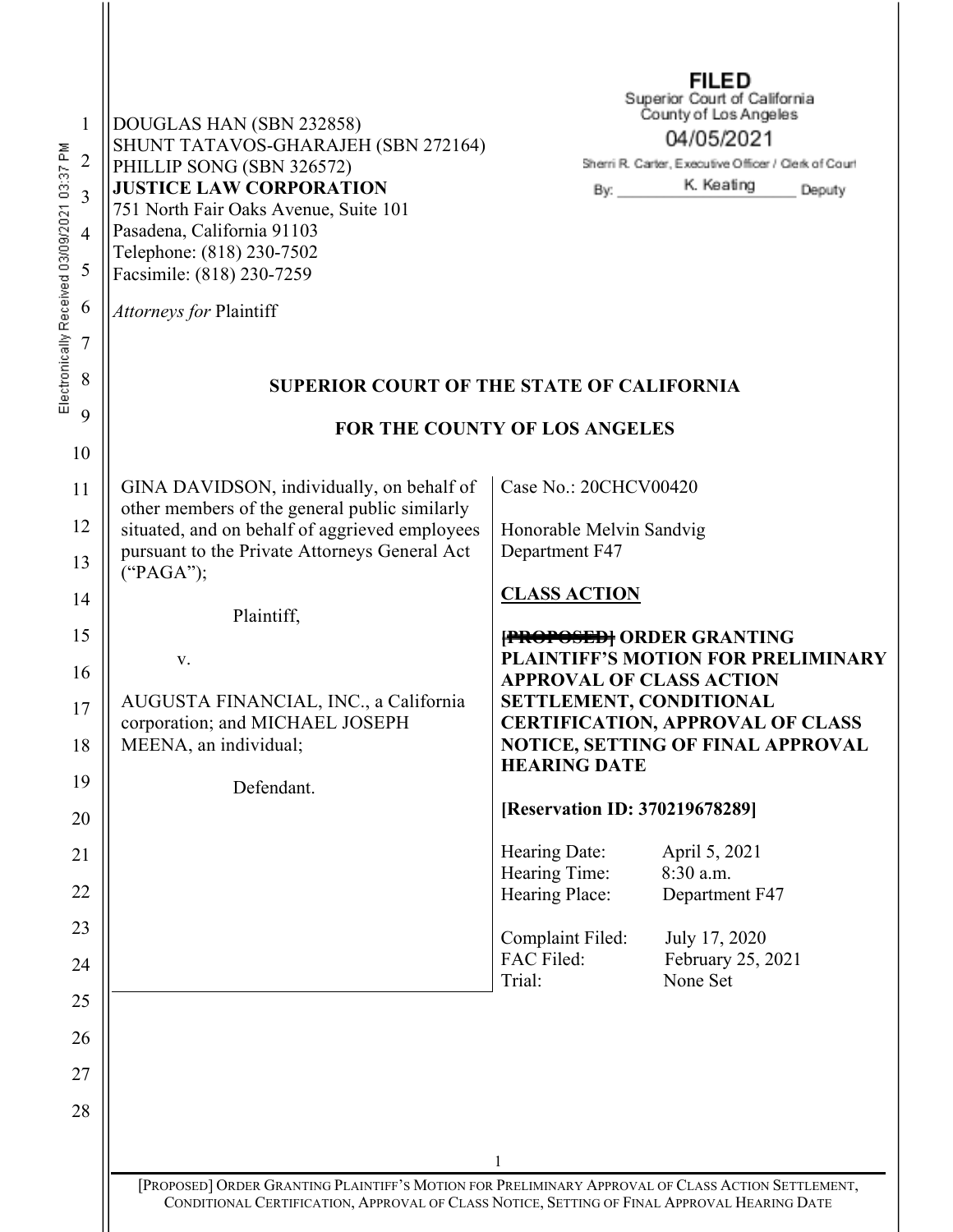## 1

2

3

4

5

6

7

8

9

10

11

12

13

14

15

16

17

## **TO ALL PARTIES AND THEIR ATTORNEYS OF RECORD:**

The Motion for Preliminary Approval of Class Action Settlement came before this Court, the Honorable Melvin Sandvig presiding, on April 5, 2021. The Court having considered the papers submitted in support of the Motion, HEREBY ORDERS THE FOLLOWING:

1. The following Class is conditionally certified for purposes of settlement only: all hourlypaid or non-exempt employees employed by Defendants Augusta Financial, Inc., and Michael Joseph Meena ("Defendants") within the State of California during the Class Period ("Class"). The Class Period is the time period from July 17, 2016, to March 31, 2021 ("Class Period").

2. The Court grants preliminary approval of the settlement based upon the terms set forth in the Joint Stipulation and Settlement Agreement ("Settlement Agreement," "Settlement," or "Agreement") attached hereto as **Exhibit 1**. Capitalized terms shall have the definitions set forth in the Settlement Agreement.

3. The Settlement appears to be fair, adequate and reasonable to the Class. The Settlement falls within the range of reasonableness and appears to be presumptively valid, subject only to any objections that may be raised at the final approval hearing and final approval by this Court.

4. Plaintiff Gina Davidson ("Plaintiff") is conditionally approved as the Class Representative for the Class.

18 19 5. The proposed Class Representative Enhancement Payment of \$10,000 to Plaintiff for her services as Class Representative is conditionally approved.

20 21 6. Douglas Han, Shunt Tatavos-Gharajeh, and Phillip Song of Justice Law Corporation are conditionally approved as Class Counsel for the Class.

7. The proposed payment of an Attorney Fee Award in an amount not to exceed \$350,000 and a Cost Award for actual litigation costs to Class Counsel in the amount not to exceed \$20,000 are conditionally approved.

25

 $/$  /  $/$ 

 $/$  /  $/$ 

22

23

24

26  $/$  /  $/$ 

27 28

> [PROPOSED] ORDER GRANTING PLAINTIFF'S MOTION FOR PRELIMINARY APPROVAL OF CLASS ACTION SETTLEMENT, CONDITIONAL CERTIFICATION, APPROVAL OF CLASS NOTICE, SETTING OF FINAL APPROVAL HEARING DATE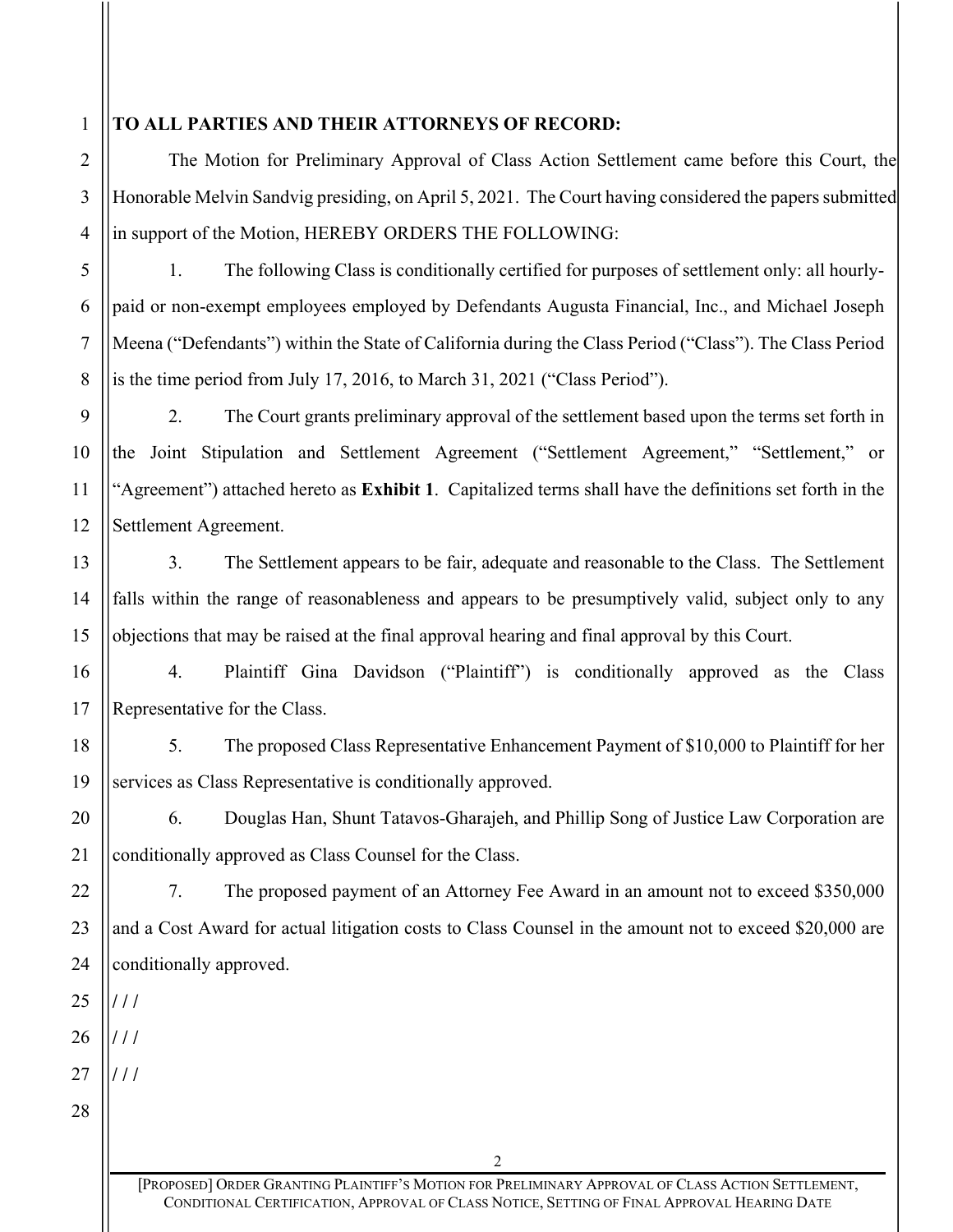8. A Final Approval hearing on the question of whether the Settlement Agreement, the Attorney Fee Award, the Cost Award, and the Class Representative Enhancement Payment should be finally approved as fair, reasonable and adequate as to all Class Members who do not submit a valid and timely request to exclude themselves from the class action Settlement ("Participating Class Members") is scheduled on the date and time set forth in Paragraph 15 below.

1

2

3

4

5

6

7

8

9

10

11

12

13

14

15

16

17

18

19

20

21

22

23

9. The Court confirms CPT Group, Inc. ("CPT Group") as the Settlement Administrator.

10. The proposed payment of Administration Costs currently estimated at \$9,000 but not to exceed \$10,000 to CPT Group for its services is conditionally approved.

11. The Court also hereby conditionally approves and orders payment from the Gross Settlement Amount the Private Attorney General Act ("PAGA") Payment of \$50,000, seventy-five percent (75%) of which (\$37,500) will be paid to the California Labor and Workforce Development Agency ("LWDA") and twenty-five percent (25%) of which (\$12,500) shall be distributed to the aggrieved employees eligible to recover the PAGA Payment that consist of all hourly-paid or nonexempt employees who worked for Defendants within the State of California during the period between May 5, 2019 to March 31, 2021 ("Eligible Aggrieved Employees," "PAGA Period," and "Individual PAGA Payment"), on a pro rata basis.

12. The Court approves, as to form and content, the Notice of Class Action Settlement ("Class Notice") as attached as **Exhibit A** to the Settlement Agreement. The Court also approves the procedure for Class Members to participate in, to opt out of, and to object to the Settlement as set forth in the Class Notice. The Court approves, as to the form and content, of the Election Not To Participate or Opt-out Form ("Exclusion Form") the Class Members may use to opt out of the Settlement attached as **Exhibit B** to the Settlement Agreement. The Class Notice and Exclusion Form are collectively known as the Notice Packet.

24 25 26 27  $/$  /  $/$  $/$  /  $/$  $/$  /  $/$ 

28

[PROPOSED] ORDER GRANTING PLAINTIFF'S MOTION FOR PRELIMINARY APPROVAL OF CLASS ACTION SETTLEMENT, CONDITIONAL CERTIFICATION, APPROVAL OF CLASS NOTICE, SETTING OF FINAL APPROVAL HEARING DATE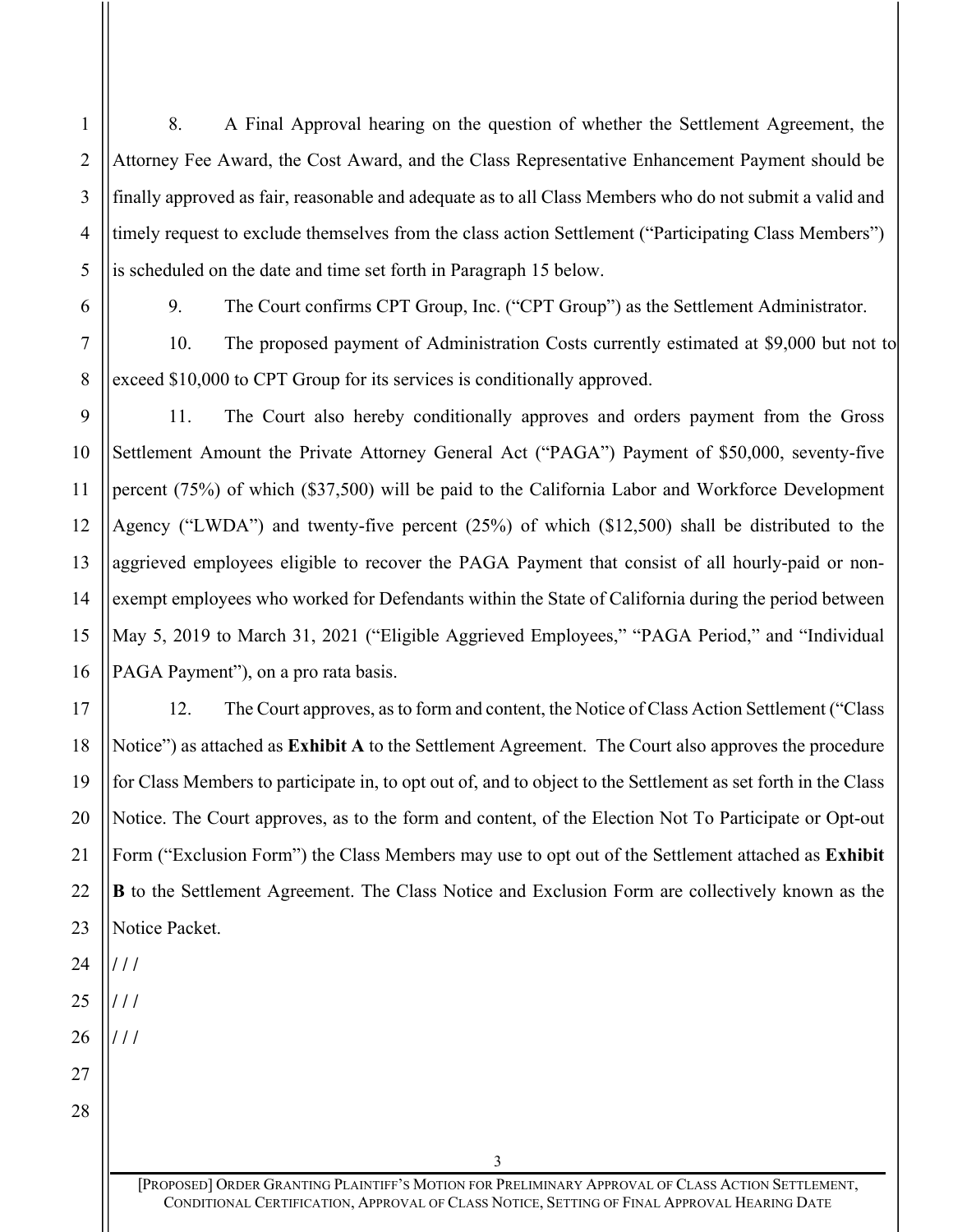13. The Court directs the mailing of the Notice Packet by first-class regular U.S. Mail to Class Members in accordance with the implementation schedule set forth in paragraph 15 below. The Court finds the dates selected for the mailing and distribution of the Notice Packet, as set forth in the Implementation Schedule, meet the requirements of due process and provide the best notice practicable under the circumstances and shall constitute due and sufficient notice to all persons entitled thereto. 14. To facilitate administration of the Settlement Agreement pending final approval, the Court hereby enjoins Plaintiff and all Participating Class Members from filing or prosecuting any claims, suits or administrative proceedings (including, but not limited to, filing claims with the Division of Labor Standards Enforcement of the California Department of Industrial Relations) released by the Settlement Agreement (the Released Claims and the PAGA Released Claims) unless and until such Participating Class Members have filed valid requests for exclusion with the Settlement Administrator and the time for filing valid requests for exclusion with the Settlement Administrator has not elapsed.  $/$  /  $/$  $\frac{1}{11}$  $\frac{1}{11}$ 

[PROPOSED] ORDER GRANTING PLAINTIFF'S MOTION FOR PRELIMINARY APPROVAL OF CLASS ACTION SETTLEMENT, CONDITIONAL CERTIFICATION, APPROVAL OF CLASS NOTICE, SETTING OF FINAL APPROVAL HEARING DATE